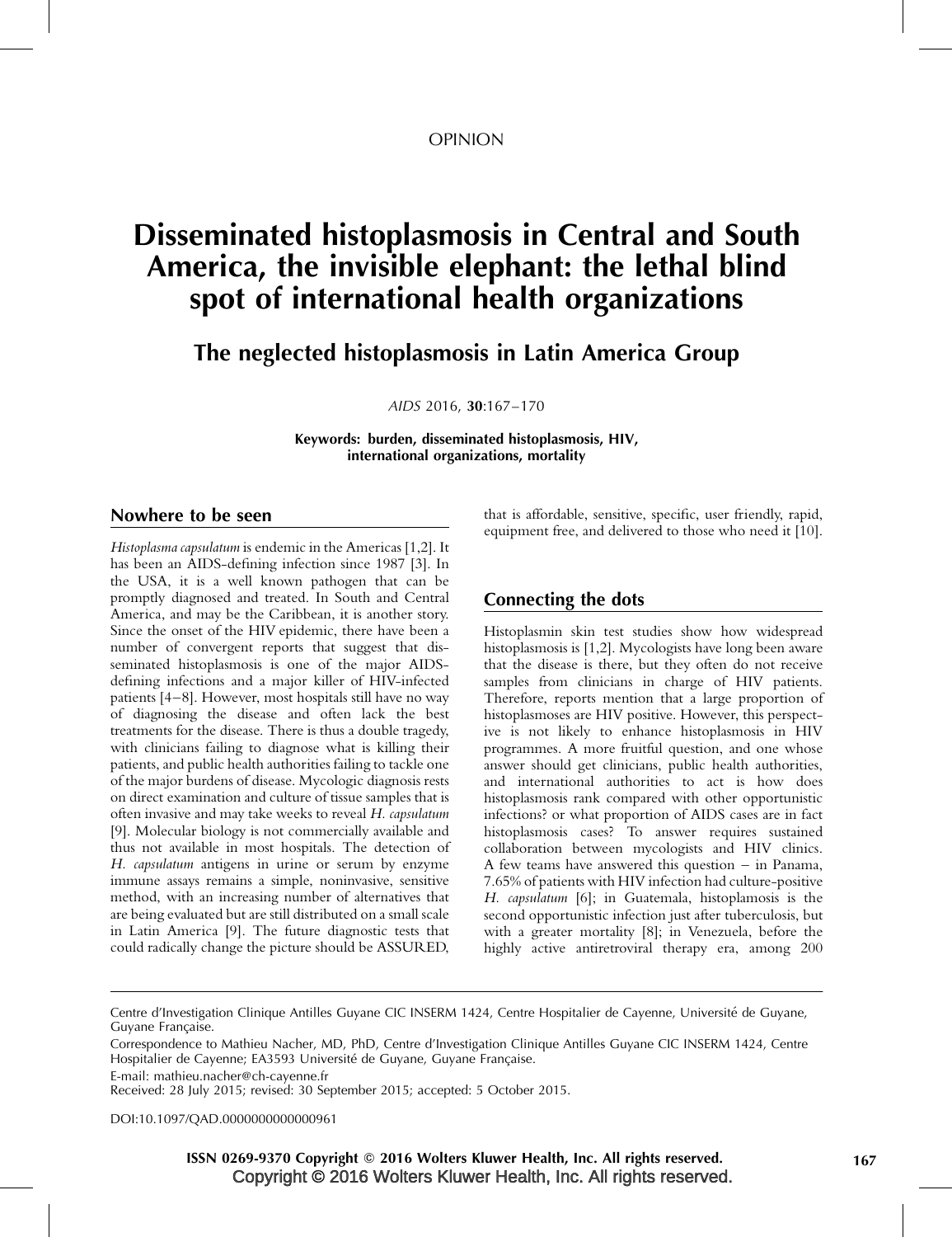

Fig. 1. Estimated number of deaths per year for different major infectious diseases in Latin America.

patients with AIDS, histoplasmosis was diagnosed in 43 (21.5%) [\[7\],](#page-3-0) and in one study it was documented in 29 of 66 (44%) autopsies performed [\[1\]](#page-2-0); in Fortaleza Brazil, in 378 consecutively admitted HIV patients, 164 (43%) had disseminated histoplasmosis [\[5\];](#page-2-0) in French Guiana, histoplasmosis is the first AIDS-defining infection and has long been the first cause of AIDS-related death [\[4,11\]](#page-2-0); and a recent study showed that 42% of HIV patients admitted with  $CD4^+$  cell counts less than 200 and 85% of those with  $CD4^+$  cell counts less than 50 had disseminated histoplasmosis [\[12\]](#page-3-0). One may argue that these are focal hotspots of histoplasmosis; however, this does not fit with the spread of endemic regions for histoplasmosis. On the contrary, if one connects the dots, the picture is staggering.

#### Histoplasmosis inflating tuberculosis statistics

Reducing tuberculosis deaths, and notably HIV-associated tuberculosis, is a major objective for the Joint United Nations programme on HIV/AIDS (UNAIDS), the Pan American Health Organization (PAHO), and numerous AIDS programmes. Recently, data from Latin America showed a 60% increase in culture-negative relative to culture-positive tuberculosis [\[13\]](#page-3-0). The conclusion was that culture-negative cases were possibly because of other causes. Presumably, a large proportion of these deadly cases were disseminated histoplasmosis misdiagnosed as tuberculosis [\[14,15\]](#page-3-0).

#### A staggering invisible burden

There are an estimated 1 600 000 HIV patients in the Americas. If we apply the incidence rate of 1.5 per 100 person-years measured in French Guiana [\[4\]](#page-2-0), this suggests that there are 24 000 histoplasmosis cases in the Americas per year. The historical death rate of 40% [\[16\]](#page-3-0) of deaths in histoplasmosis would mean there are 9600 deaths per year. In addition, it is arguable that the incidence rate is a low estimate of that of other regions in the Americas. Indeed in this French territory, 30% of patients have less than 200  $CD4^+$  cell counts when tested and over 85% of the patients are on treatment, a situation that is probably more favourable than in other countries where up to 60% of patients are at stage C, where treatment initiation is still delayed and a large proportion of the HIV population is not yet on antiretroviral treatment [\[17\].](#page-3-0) In addition, for undiagnosed histoplasmosis, mortality is likely to be far greater than 40%. For the Americas, the estimated annual number of malaria deaths for 2013 was 84 [\[18\]](#page-3-0); HIV– tuberculosis annual deaths are estimated 6000 [\[19\],](#page-3-0) and AIDS, without specification, is estimated 47 000 annual deaths [\[17\]](#page-3-0). So the number of deaths from tuberculosis in AIDS patients is at a similar level than HIV-associated histoplasmosis deaths (Fig. 1). However, one is a strategic objective of UNAIDS/PAHO/the CDC/GATES foundation's HIV/AIDS strategic plans, and the other is nowhere to be seen.

How could 9600 deaths a year – approximately the equivalent number of deaths as 70 Boeing 737 plane crashes a year – have gone unnoticed? The extrapolation of this to the 34 years since the AIDS epidemic was recognized puts the cumulated number of deaths in Latin America well over 100 000. We concede that such estimates are gross approximations, that histoplasmosis incidence may be more heterogeneous than we portray, but the order of magnitude is plausible.

#### Correcting the lethal blind spot

The fact that a network of independent HIV care and mycology specialists reaches the same conclusion should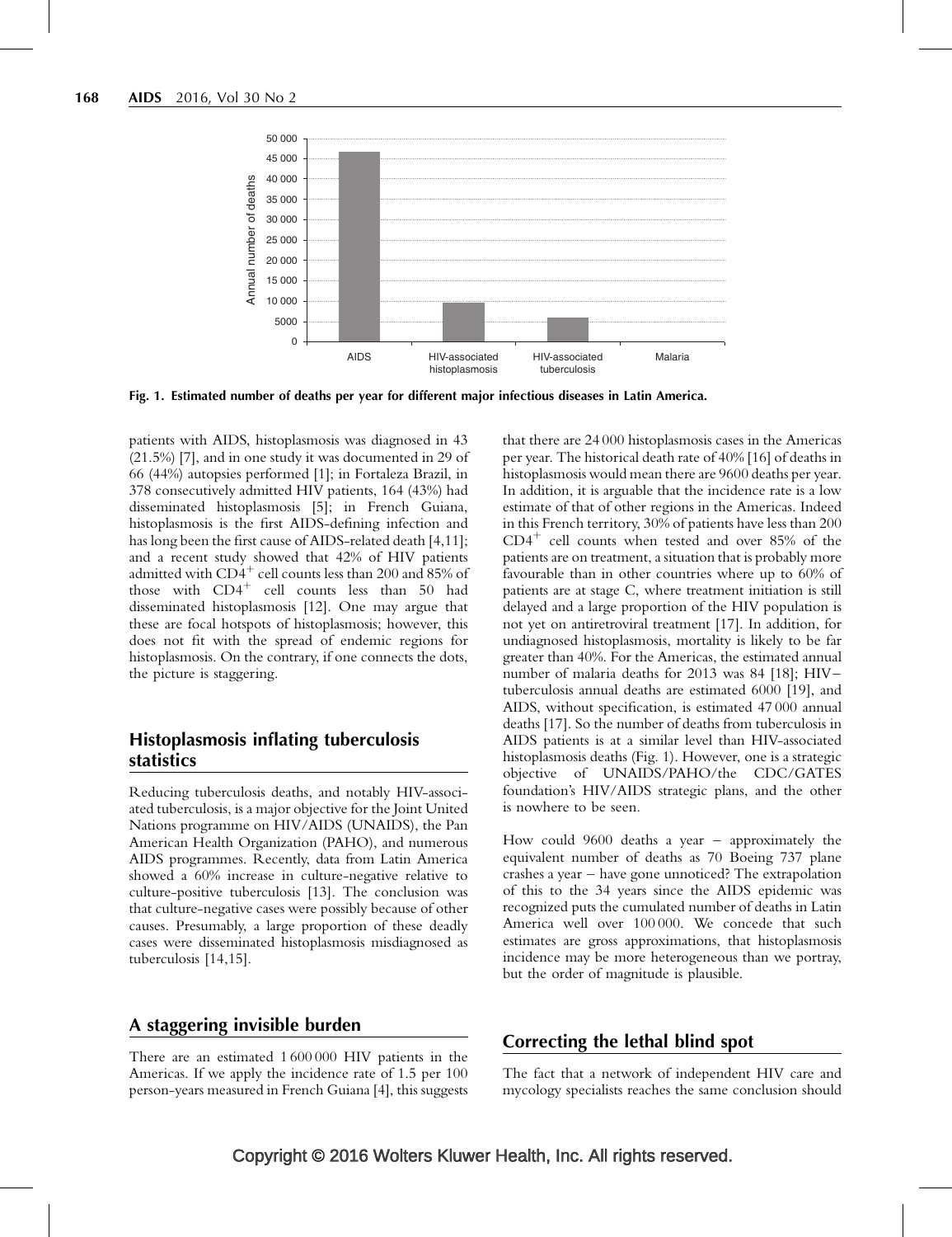<span id="page-2-0"></span>be taken seriously. So far, the scattered scientific publications do not seem to have percolated up towards the upper spheres of public health decision making. The expanding and earlier access to antiretroviral treatments should have a substantial impact on the mortality of histoplasmosis [\[20,21\].](#page-3-0) However, despite efforts to promote early HIV testing and to put greater numbers of persons on antiretroviral treatment, histoplasmosis still has a bright future because late testing, adherence and follow-up difficulties are still common.

The international public health system and numerous HIV programmes have a blind spot; we believe a huge global health tragedy has been overlooked, and apathy to change when the stakes are so high would be unacceptable. Mycology is a neglected specialty [\[22\]](#page-3-0), often struggling to keep functioning; innovation is hampered by financial anaemia. Recently, PAHO has funded technical cooperation on histoplasmosis at a level of 50 000 dollars, a good start but it represents less than one dollar per estimated histoplasmosis death.

We need simple diagnostic tests, and we need to lobby for affordable liposomal amphotericin B in endemic countries, teach clinicians to adapt diagnostic and treatment algorithms and get histoplasmosis on board of the HIV/AIDS strategic plans. Surely, major funders have the power to make things right, by funding and inciting national AIDS programmes to correct this gap and avoid more unnecessary deaths.

# Acknowledgements

Writing committee: Mathieu Nachera,b, Antoine Adenis<sup>a,b</sup>, Eduardo Arathoon<sup>c</sup>, Blanca Samayoa<sup>c</sup>, Dalia Lau-Bonilla<sup>c</sup>, Beatriz L. Gomez<sup>d</sup>, Angela Tobon<sup>d</sup>, Diego Caceres<sup>d</sup>, Silvia Marques da Silva<sup>e</sup>, Maurimelia Mesquita da Costa<sup>e</sup>, Rosely Zancope<sup>f</sup>, Terezinha Silva Leitão<sup>g</sup>, Margarete Do Socorro Mendonca Gomes<sup>h</sup>, Ivina Lopes Lima<sup>h</sup>, Rosilene Malcher Leite<sup>h</sup>, Stephen Vreden<sup>i</sup>, Marja Van Eer<sup>j</sup>, Sigrid Mac Donald<sup>i</sup>, Sandra Hermelin<sup>i</sup>, Magalie  $Demar^{b,k}$ , Denis Blanchet<sup>b,k</sup>, Felix Djossou<sup>b,1</sup>, Vincent Vantilcke<sup>m</sup>, Maria Mercedez Panizo<sup>n</sup>, Maribel Dolande<sup>n</sup>, Christina Canteros<sup>o</sup>, Marcus Lacerda<sup>p,q</sup>, Pierre Couppié<sup>br</sup>, Angela Restrepo<sup>d</sup>.

a Centre d'Investigation Clinique Antilles Guyane, CIC INSERM 1424, Centre Hospitalier de Cayenne, Cayenne, French Guiana. <sup>b</sup>EA3593 Ecosystèmes Amazoniens et Pathologie Tropicale, Université de Guyane, Cayenne, French Guiana. Clínica Familiar 'Luis Angel García', Asociación de Salud Integral, Guatemala city, Guatemala. <sup>d</sup>School of Medicine and Health Sciences, Universidad Rosario, Bogota´ and Corporacion para Investigationnes Biologicas, Medellin, Colombia. <sup>e</sup>Instituto Evandro Chagas - IEC/SVS/MS Seção de Bacteriologia e Micologia - SABMI Laboratório de Micologia, Belem, Brazil. <sup>f</sup>Laboratório de Micologia, Instituto de Pesquisa Clínica Evandro Chagas, Fundação Oswaldo Cruz, Manguinhos, Rio de Janeiro, Brazil. <sup>g</sup>Federal University of Ceará, Fortaleza, Brazil. <sup>h</sup>Laborató rio Central de Saude Publica do Amapá, Macapa, Brazil. Academic Hospital Paramaribo, Suriname. <sup>j</sup>Diakonessenhuis, Paramaribo, Suriname. <sup>k</sup>Laboratoire Hospitalo-Universitaire de parasitologie mycologie, Centre Hospitalier de Cayenne, Cayenne, French Guiana. <sup>1</sup>Service des Maladies Infectieuses et Tropicales, Centre Hospitalier de Cayenne, Cayenne, French Guiana. <sup>m</sup>Service de Médecine, Centre Hospitalier de l'Ouest Guyanais,Saint Laurent du Maroni, French Guiana. <sup>n</sup>Departamento de Micología, Instituto Nacional de Higiene Rafael Rangel, Caracas, Venezuela. <sup>o</sup>INEI-ANLIS 'Dr Carlos G. Malbran,' Buenos Aires, Argentina. <sup>P</sup>Instituto Leônidas e Maria Deane (Fiocruz – Amazônia). <sup>q</sup>Fundação de Medicina Tropical Dr Heitor Vieira Dourado (FMT-HVD), Manaus, Brazil. <sup>"</sup>Service de Dermatologie-Vénéréologie, Centre Hospitalier de Cayenne, French Guiana.

Authors' contributions: M.N. wrote the first draft, and all authors amended and endorsed the final version.

In memory: We wish to dedicate this article to the memory of Maurimelia Mesquita da Costa, a wonderful person and a great mycologist.

Funding: This work has benefited from an 'Investissement d'Avenir' grant managed by Agence Nationale de la Recherche (CEBA, ref. ANR-10-LABX-25-01).

#### Conflicts of interest

There are no conflicts of interest.

#### References

- 1. Colombo AL, Tobon A, Restrepo A, Queiroz-Telles F, Nucci M. Epidemiology of endemic systemic fungal infections in Latin America. Med Mycol 2011; 49:785–798.
- 2. Guimaraes AJ, Nosanchuk JD, Zancope-Oliveira RM. Diagnosis of histoplasmosis. Braz J Microbiol 2006; 37:1-13.
- 3. Wheat LJ, Freifeld AG, Kleiman MB, Baddley JW, McKinsey DS, Loyd JE, Kauffman CA. Clinical practice guidelines for the management of patients with histoplasmosis: 2007 update by the Infectious Diseases Society of America. Clin Infect Dis 2007; 45:807–825.
- 4. Nacher M, Adenis A, Adriouch L, Dufour J, Papot E, Hanf M, et al. What is AIDS in the Amazon and the Guianas? Establishing the burden of disseminated histoplasmosis. Am J Trop Med Hyg 2011; 84:239–240.
- 5. Daher EF, Silva GB, Barros FA, Takeda CF, Mota RM, Ferreira MT, et al. Clinical and laboratory features of disseminated histoplasmosis in HIV patients from Brazil. Trop Med Int Health 2007; 12:1108–1115.
- 6. Gutierrez ME, Canton A, Sosa N, Puga E, Talavera L. Disseminated histoplasmosis in patients with AIDS in Panama: a review of 104 cases. Clin Infect Dis 2005; 40:1199– 1202.